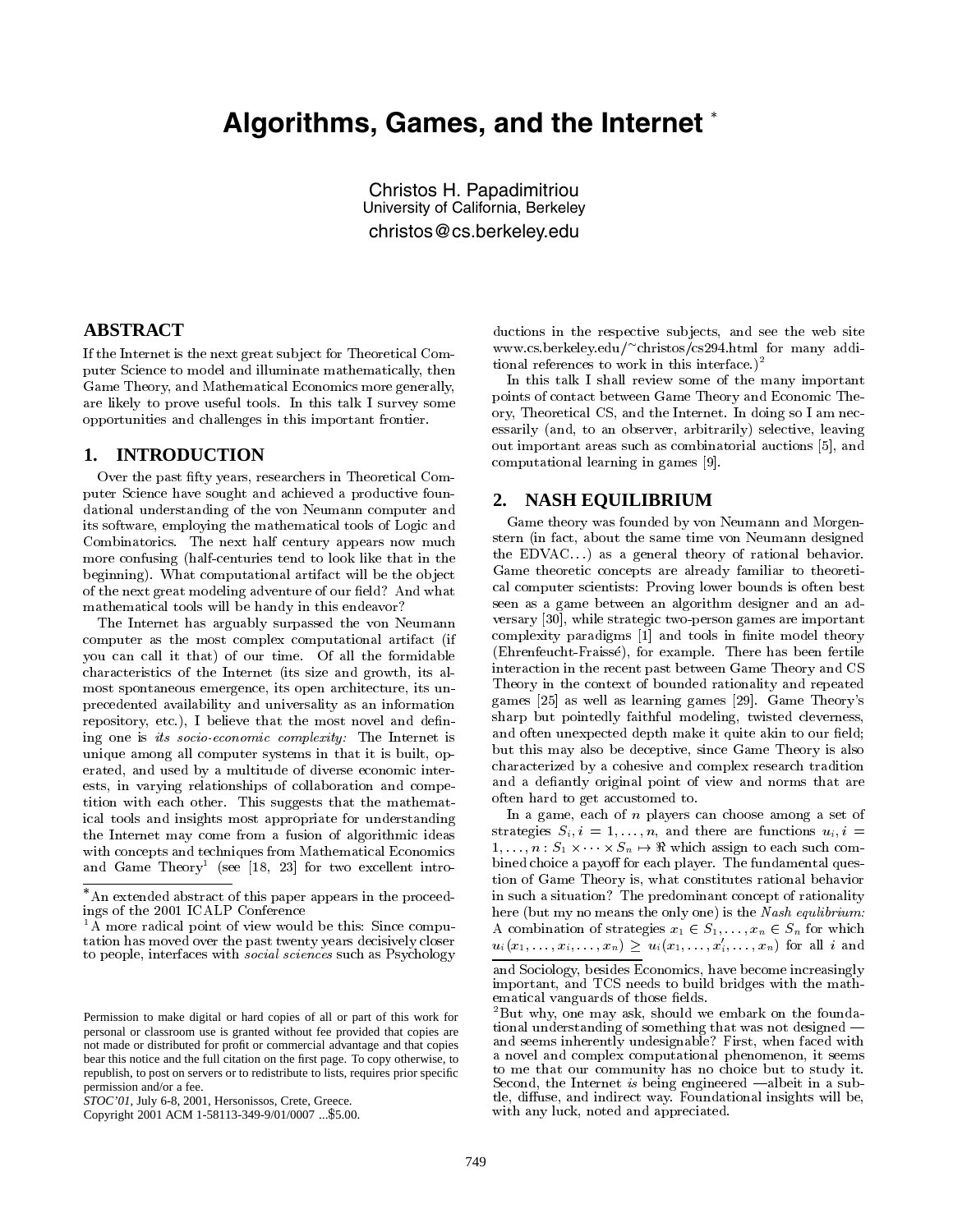$x_i' \in S_i$ ; a behavior, that is, from which no player has an incentive to deviate.

The Nash equilibrium concept is not without its problems. First, a game may not have one; here Nash himself provided an ingenious way out, by showing that Nash equilibria always exist if the  $S_i$ 's are convex sets (the proof makes use of Kakutani's Theorem, a deep fact from topology with combinatorial origins, a generalization of Brouwer's Fixpoint Theorem); and a general way of making any set convex is to allow distributions (convex combinations) over the set. Thus, if we allow the  $x_i$ 's to be randomized ("mixed" in the field's terminology) strategies, then a Nash equilibrium always exists. (In fact, this generalizes the well-known minmax theorem for zero-sum games, and thus linear programming duality.) Second, there is typically more than one Nash equilibrium in a game, and there is no useful way of choosing between them  $\text{--}$ it is a "declarative" concept containing no recipe for "getting there." This is an obvious invitation to algorithmic ideas, and some have been tried.

But the most interesting aspect of the Nash equilibrium concept to our community is that it is a most fundamental computational problem whose complexity is wide open. Suppose that  $n = 2$  and  $S_1, S_2$  are finite sets. Is there a polynomial algorithm for computing a (mixed) Nash equilibrium in such a game? Because of the guaranteed existence of a solution, the problem is unlikely to be NP-hard; in fact, it belongs to a class of problems \between" P and NP, characterized by reliance on the parity argument for the existence proof [24]. In a different direction, as we have already pointed out, this problem is a generalization of linear programming; in fact, there is an algorithm for it that is a combinatorial generalization of the simplex algorithm [2] (as a corollary, the solution is always a vector of rational numbers, something that is not true in general for  $n \geq 3$ players).

Together with factoring, the complexity of finding a Nash equilibrium is in my opinion the most important concrete open question on the boundary of P today.

### **3. INTERNET EQUILIBRIA**

Internet bandwidth is scarce; its allocation to individual end-to-end flows is achieved via the TCP/IP congestion control protocol: \If the previous batch of packets got through, then increase the batch size by one; if not, decrease it by half." This ingeniously simple scheme seems to work, and its users do not seem eager to abandon it for something more aggressive, but the origins of this apparent success and acquiescence are not well understood. One is justied to wonder: Of which game is  $TCP/IP$  congestion control the  $\bf{4.}$ Nash equilibrium?  $[12]$ <sup>3</sup>

If we see Internet congestion control as a game, we can be sure that its equilibrium is not achieved by rational contemplation, but by interaction and adaptation in an envi ronment where conditions (and player populations) change rapidly (and in which changes in strategy incur costs). These considerations may lead to more sophisticated concepts of equilibria that are more appropriate for the context of the Internet; see [8] for initial work in this direction.

Games as defined above assume that players cannot negotiate with and compensate each other by side payments. Coalitional game theory [23] considers a game of n players as a set of possible  $2^n - 1$  coalitions, each of which, call it S, can achieve a particular value  $v(S)$  (the best possible sum of payoffs among players in  $S$ , against worst-case behavior of players in  $[n]-S$ . The problem is now how to divide the total payoff  $v([n])$  among the *n* players. Many such notions of "fairness" have been proposed, defended and criticized over the past decades: The Shapley value, the kernel, the bargaining set, the nucleolus, the von Neumann-Morgenstern solution, and many others (see [23], and [3] for a complexitytheoretic treatment of the sub ject). The core is perhaps the most intuitive (and akin to the equilibrium concept); it is also the most conservative (as a result, games often have empty core): A vector  $x \in \mathbb{R}_+^n$  with  $x[[n]] = v([n])$  (notation:  $x[S] = \sum_{i \in S} x_i$  is in the core if  $x[S] \geq v([S])$  for all  $S$ . That is,  $x$ , considered as a proposed splitting of the total payoff  $v([n])$  among the *n* players, is fair according to the core school if no coaltion has an incentive to secede (because no coalition can make more by itself than it is allocated in x).

The Internet seems to me an intriguing theater of coalitional game theory. It is operated (and built) by thousands of large and small entities ("autonomous systems"), collaborating with admirable effectiveness to process and deliver end-to-end flows originating and terminating in any one of them, using an opaque protocol called BGP [27]. Consider the following abstraction of the situation: We are given a  $\alpha$  , and the automous system is not all the autonomous systems ( ) and it is not all the automous systems of  $\alpha$ symmetric traffic matrix  $F$ , where  $f_{ij}$  is the total traffic requirements between customers of  $i$  and customers of  $j$ ; and a capacity  $c_i$  for each node (a simplification attempting to capture the capacity of  $i$ 's subnetwork to carry traffic). If S is a set of nodes, consider the subgraph induced by S as a multicommodity network with node capacities and commodity requirements given by the entries of F; let  $v(S)$  be the maximum total flow in this network –notice that this defines a coalitional game.

The key problem here is this: Find an optimum solution in the multicommodity flow problem for the overall network, achieving a flow matrix  $F \leq F$ , such that the corresponding<br>payoffs for the nodes  $x_i = \sum_i f'_{ij}$  are in the core of the coalitional game  $v$  (or abide by one of the other notions of fairness mentioned above). Here we assume that autonomous system  $i$ 's payoff increases with the flow to and from  $i$ 's customers.

#### **4. THE PRICE OF ANARCHY**

There is no central authority that designs, engineers and runs the Internet. <sup>4</sup> But what if there were such master puppeteer, a benevolent dictator who, for example, micromanaged its operation, allocating bandwidth to flows so as to maximize total satisfaction? How much better would the Internet run? What is the price of anarchy?

This question was posed (and partially answered in the restricted context of a network consisting of two nodes and parallel edges) in [16]. This is an instance of a more general

<sup>&</sup>lt;sup>-</sup> In recent work, Kelly [10] establishes, by resorting to ODEs  $\qquad$ and Lyapunov functions, that TCP/IP is the control function that optimizes the sum of user utilities (assumed to be of the form  $arctan(cb)$  where b is the bandwidth allocated to the user and <sup>c</sup> a constant) minus the total number of packet drops.

 $4$ Recall David Clark's famous maxim: "We reject kings, presidents and voting. We believe in rough consensus and running code."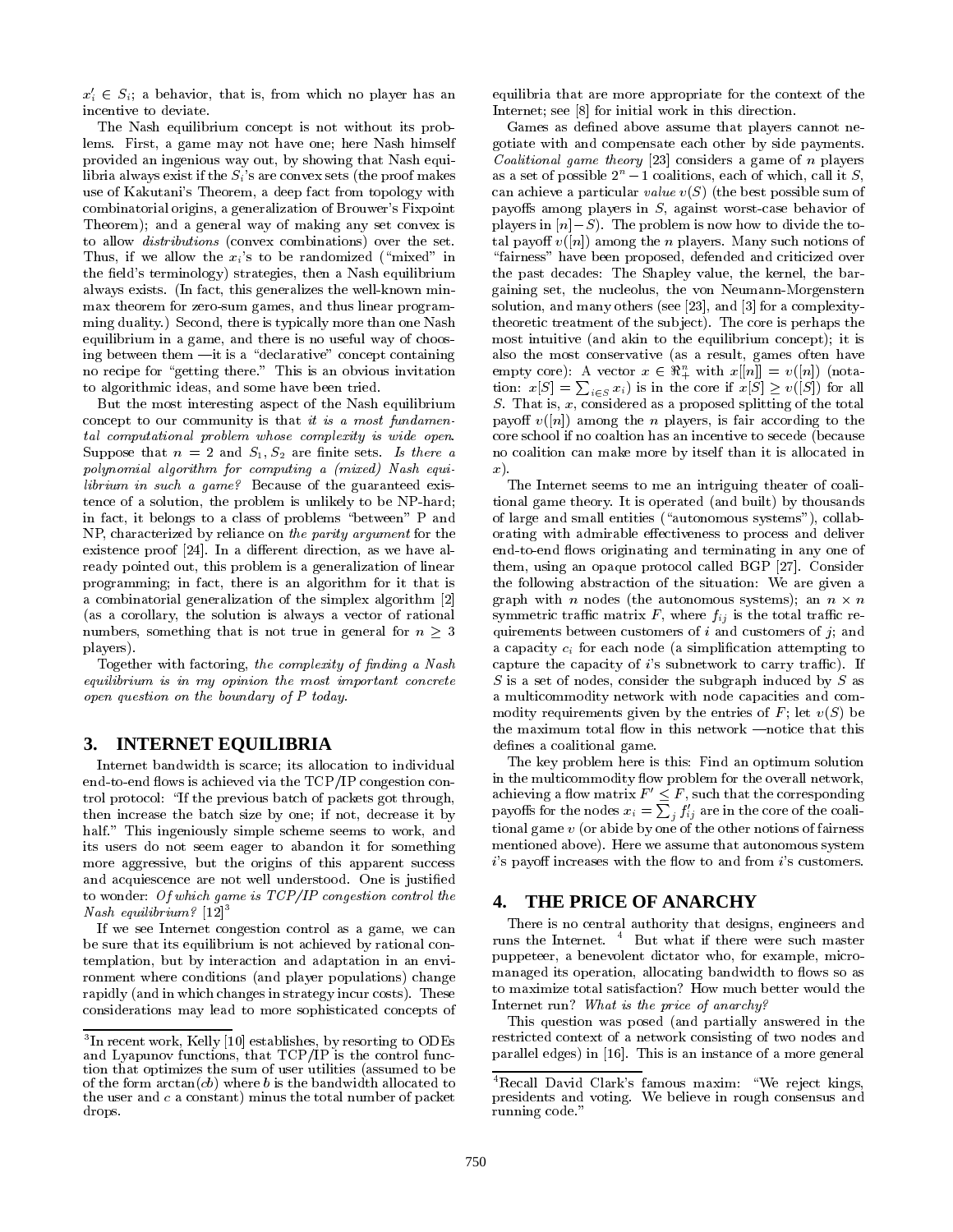pattern, of a novel and timely genre of problems: Given a game-like situation, we seek the ratio between the worst-case Nash equilibrium and the optimum sum of payoffs. In other words, if competitive analysis reveals the price of not knowing the future, and approximability captures the price of not having exponential resources, the present analysis seeks the price of uncoordinated individual untility-maximizing  $decisions$  —that is to say, the price of anarchy. Since that paper there has been progress in this front (not least, in the present conference [19]), including a marvelous result [28] stating that, in the context of a multicommodity flow network in which message delays increase with edge congestion while flows choose paths so as to minimize delay, the price of anarchy is two (more precisely, the ararchistic solution is no worse than the optimum solution with double the bandwidth).

But, of course, in today's Internet flows cannot choose shortest paths. In the Internet, routers direct traffic based on local information, users respond to delay patterns by modifying their traffic, and network providers throw bandwidth at the resulting hot spots. How does this compare in  $\epsilon$ . efficiency with an ideal, ab initio optimum design? What is the price of the Internet architecture?

#### **5. ROUGH MARKETS**

As a further example of the possible interaction between Economic Theory and computational ideas, let me present an important economic model that transcends games, namely markets, a fundamental theorem about them, as well as a recent result by Deng Xiaotie and myself. We again have  $n$ agents, each of which possesses a nonnegative vector (its en dowment)  $e_i \in \mathbb{R}_+^k$  of k goods, and a concave utility function  $u_i$  mapping  $\mathbb{R}^k_+$  to  $\mathbb{R}_+$ . The agents may be all dissatisfied with their current endowments, in that there may be a reallocation of the same goods that is higher in everybody's utility (the set of local optimal allocations for which such overall improvement is impossible comprise the Pareto set of the market). Bilateral and multi-way exchanges and bartering may slowly improve the situation inching towards the Pareto set, but at considerable delay and communication cost.

Prices can be seen as an ingenious and efficient (even in the CS sense of low communication complexity) way for reaching the Pareto set. Suppose that there is a per unit price  $p_i$  for each good, a nonnegative real number. The only rational behavior for each agent would then be, to sell her endowment  $e_i$  at these prices, and to buy with the proceeds  $p \cdot e_i$  a new vector of goods  $\hat{x_i} \in \mathbb{R}_+^k$  that is the "best vector" she can afford," that is, the solution to the following optimization problem: max  $u_i(x_i)$  such that  $p \cdot x_i \leq p \cdot e_i$ . But what guarantees do we have that there will be enough goods to fill everybody's "optimum affordable shopping cart?" Or that no goods will be left on the shelves?

Theorem (Arrow-Debreu, 1953): (Under some technical but reasonable assumptions about the  $u_i$ 's,) there is always a price vector  $p$  called the *price equilibrium* such that the market clears, that is, the solutions  $\hat{x_i}$  to the optimization problems above satisfy  $\sum_{i=1}^n \hat{x_i} = \sum_{i=1}^n e_i$ .

The proof uses Brouwer's fixpoint theorem. In a situation mirroring Nash equilibrium, there is no known polynomial algorithm for computing equilibrium prices in an economy (the corresponding problem is in fact complete for the parity class mentioned above [24]), even though there are empirically good algorithms.

Economists had been aware for half a century that the Arrow-Debreu theorem breaks down when the goods are discrete (bridges, days of work, airplanes, etc.). The following recent result captures this diffuse awareness in a computational context, and povides a remedy:

Theorem: [4] If (some of) the goods are integer-valued, then a price equilibrium may not exist, and it is in fact (strongly) NP-hard to tell if a price equilibrium exists (weakly NP-hard even when  $n = 3$ , even when the utilities are linear. However, (under some technical but reasonable assumptions about the  $u_i$ 's,) there is a fully polynomial-time approximation scheme that computes a price equilibrium that is  $\epsilon$ -approximate in expectation (definition omitted) if the number of goods is fixed.

The second (approximation) part uses randomized rounding [26].

#### **6. MECHANISM DESIGN**

If Game Theory strives to understand rational behavior in competitive situations, the scope of Mechanism Design (an important and elegant research tradition, very extensive in both scope and accomplishment, and one that could alternatively be called "inverse game theory") is even grander: Given desired goals (such as to maximize a society's total welfare), design a game (strategy sets and payoffs) in such a clever way that individual players, motivated solely by selfinterest, end up achieving the designer's goals. There have been recently interesting interactions between this fascinating area and Theoretical CS, see e.g. [22, 7], and further opportunities abound. This area is too sophisticated and developed for a brief tutorial to be meaningful (see [18] for an excellent chapter, and [21] for a TCS-friendly introduction). Instead, I shall briefly develop an argument for its importance.

The complex socio-economic context of the Internet can have a deep influence on the design process in CS, and the research agenda of Theoretical CS. Traditionally, the "goodness" or "fitness" of a computational artifact (a new compiler, say) could be captured by its time and space performance, as well as its reliability, usability, etc. Such attributes were a fair approximation to the artifact's "fitness" (its chances for success), and theoreticians strived to de velop methodologies for predicting and optimizing these attributes.

In the context of the Internet, such attributes only tell a small part of the story. If an artifact (a new congestion control protocol, a new caching scheme, a new routing algorithm, etc.) is demonstrated to have superior perfomance, this does not necessarily mean that it will be successful. For the artifact to be "fit," there must exist a path leading from the present situation to its prevalence.<sup>5</sup> This path must be paved with incentives that will motivate all kinds of diverse agents to adopt it, implement it, use it, interface with it, or just tolerate it. In the absence of such a path, the most

<sup>5</sup>This is not unlike biological systems, where it is known that successful genes and traits are the ones for which there is a continuously fitness-increasing path leading from the current phenotype and genotype to the target ones. See [20] for a fascinating interplay between between Game Theory and Biology.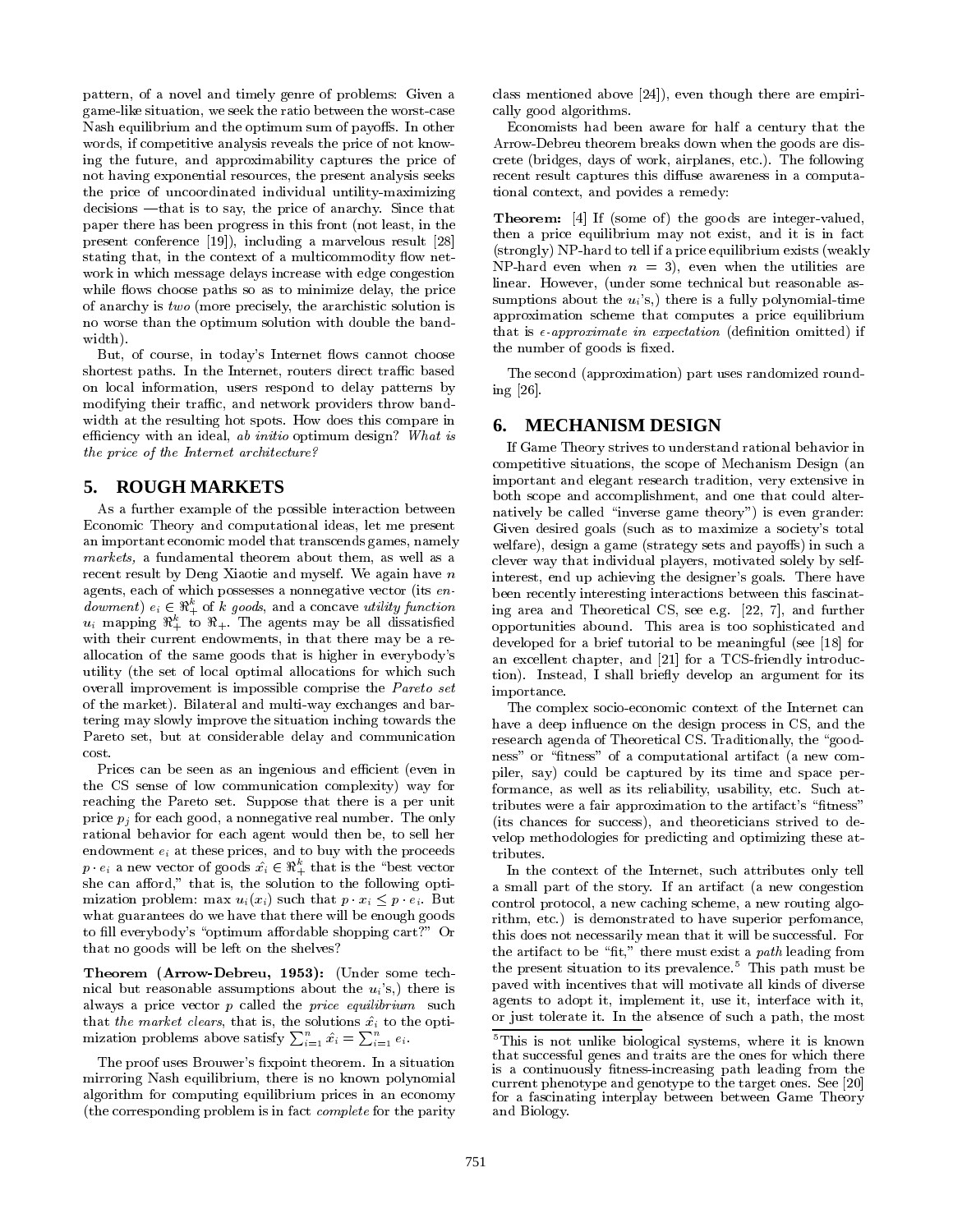clever, fast, and reliable piece of software may stay just that. All design problems are now mechanism design problems.

## **7. THE ECONOMICS OF PRIVACY, CLUS-TERING, AND THE WEB GRAPH**

There is no end to the list of computational matters for which the economic viewpoint leads to interesting insights, as well as novel algorithmic problems. I briefly discuss here three more examples from my recent work.

Privacy is arguably the most urgent concern and mission of Computer Science, and yet there is very little foundational work about it. In a recent paper [14] we argue that it has an important economic aspect: The problem with pri vacy is that decisions about the use of personal information are made by entities other than the person involved (such anomalies, called externalities, are known in Economics to be the root of most evil); to put it otherwise, personal information is intellectual property that bears negative royalty. Coalitional game theory is an interesting modeling tool here as well, since it can help determine the fair royalty due to the individual for any use of his or her private information. In [14] we study certain stylized versions of common situations (such as marketing surveys and collaboratie filtering) in which personal information is used, and the interesting algorithmic problems involved in computing fair royalties.

Clustering is one of the most practically important yet foundationally underdeveloped areas of CS (despite the steady stream of clever algorithmic ideas for approximately solving optimum clustering problems). There are far too many criteria for the "goodness" of a clustering (min-sum or minmax cluster diameter, min-sum or min-max distance from the center (which is either forced to be one of the original points or is not), or novel spectral parameters, to name only the ones most popular at STOC) and far too little guidance about choosing among them. In [15] we point out that economic considerations are crucial for understanding the issues here as well. For the purpose of clustering is to improve decision-making by allowing different segments of a space or population to be treated differently. The criterion for choosing the best clustering scheme cannot be determined unless the decision-making framework that drives it is made ex plicit. In [15] we show that this point of view gives rise to a host of novel optimization problems, called segmentation problems.

Consider the following hypothetical situation: A monopolist knows the demand curve of each of its customers: If the price is x, the *i*th customer will buy a quantity  $y = b_i - a_i \cdot x$ . The monopolist wants to cluster its customers into <sup>k</sup> seg ments, with a different price to each segment, in order to maximize revenue. How should this clustering be done? Which one of the two dozen or so criteria in the theoretical and experimental literature should be adapted here, and which approximation algorithm or heuristic should be used?

Theorem: The clustering that maximizes revenue subdivides the customers into segments of consecutive values of  $\ddot{\tau}$ . Thus, the optimum can be computed in  $O(n^2)$  by dybi namic programming.

The most attractive feature of the clustering algorithm suggested by this result is not that it is efficient, or that it finds the exact optimum. It is that it optimizes the right thing.

The Web Graph. It has been established recently [13, 11] that the world-wide web can be usefully considered as a directed graph with the documents as nodes and the hyperlinks as edges. Intuitively, the web is a huge "random"  $graph$  -except that it seems to violate every single prediction of the classical random graph models, such as  $G_{n,p}$ , so familiar to our community. For example, its indegrees and outdegrees of the nodes are distributed by a polynomialtailed distribution (the x-th largest indegree or outdegree is about  $c \cdot x$  – for positive constants  $c$  and  $\alpha$ ) instead of the sharp Gaussian predicted by the law of large numbers, its giant strongly connected component covers about 40% of the nodes (instead of 0% or 100%), there are scores of  $K_{3,3}$  subgraphs (instead of none), etc. Recently, there have been interesting efforts to model the web graph (see, for example, [17] for some of the latest). Despite much interest, we know of no model that predicts and explains to a satisfactory degree these and other features of the web graph, starting from primitive and credible assumptions about the world-wide web.

Heavy-tailed distributions were first observed in Economics: City populations are known to behave this way (the population of the x-th largest city of any country is eerily close to  $c/x$ , with c depending on the country), but also market shares (the market share of the xth largest manufacturer in any sector is often distributed as  $c \cdot x$  ), as well as income distributions. Is it possible that the puzzling structure of the web graph has its origins in economic phenomena of this kind? This is not as implausible as it may seem at first: A document's indegree is determined by how interesting the document is, and interest is intuitively analogous to market share (and as much determined by fierce competition...), while outdegree depends on the entity's attention, which seems to me not entirely unlike income. With several students at Berkeley we are running experiments to determine the explanatory power of such considerations.

Last, heavy-tailed distributions are also observed beyond the world-wide web, in the Internet: The degrees of the routers and the autonomous systems are also heavy-tail distributed [6]. It would be interesting to expore if this can be the result of some rough local optimization heuristic used to allocate new links and routers, in the face of exponentially growing traffic.

#### **8. SOME OPEN PROBLEMS**

Great new areas are full of open problems (or, more likely, no area can get off the ground until a slew of cool and challenging open problems attracts the attention of smart, ambitious researchers). To recapitulate, here are the ones proposed in this talk:

- Is there a polynomial algorithm for computing a Nash equilibrium in a 2-person game? For  $n > 3$  players? A polynomial-time approximation scheme?
- Ditto for a market equilibrium. Is there a PTAS for integer markets whose exponent does not involve the number of goods?
- Develop a reasonably faithful game-theoretic model of Internet congestion control for which (an approximation of) TCP/IP is a Nash equilibrium. Alternatively, develop a crisp notion of equilibrium appropriate for games modeling the Internet.